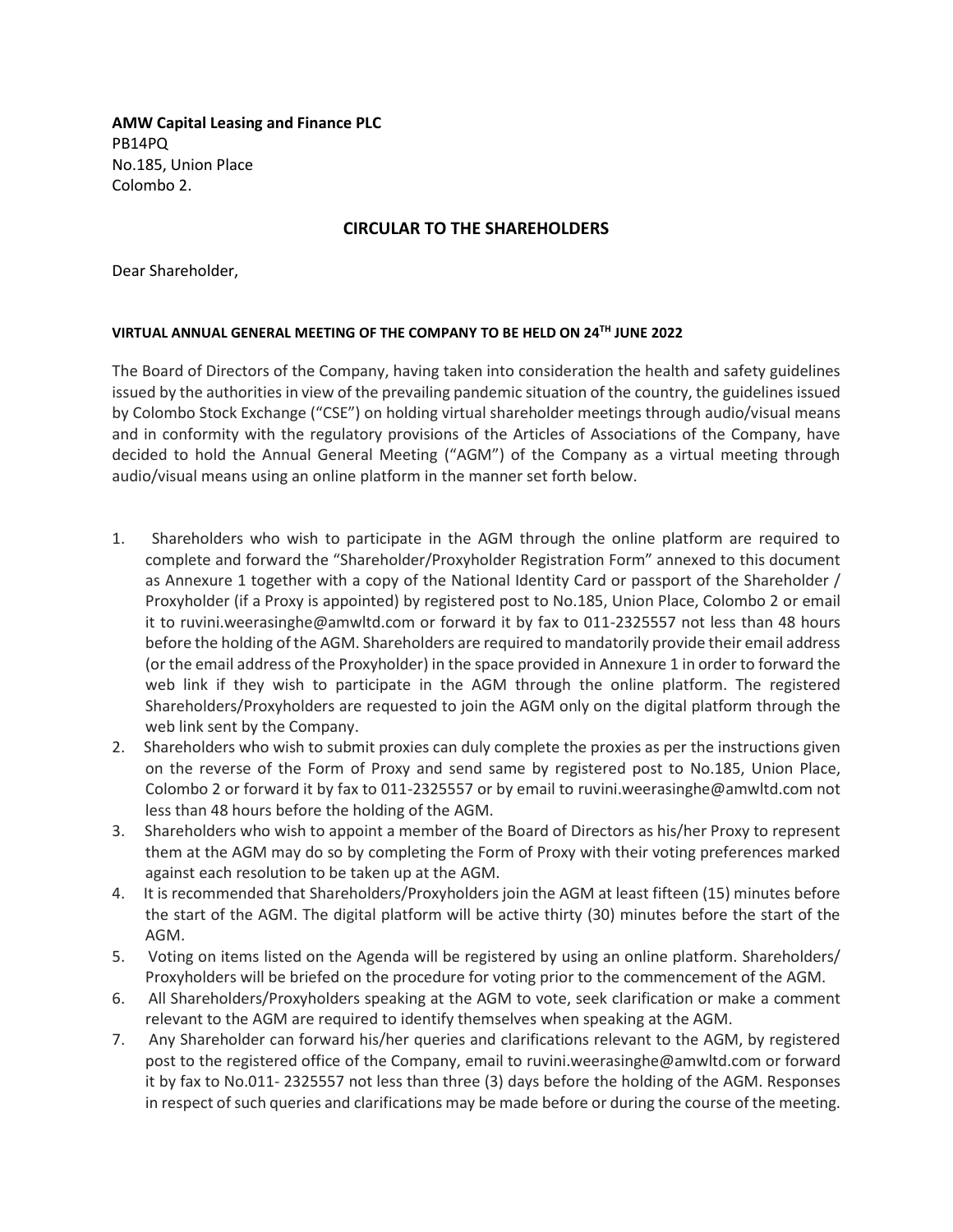- 8. The date fixed for the AGM will not be affected even if a public holiday or curfew is declared on such date as the AGM is to be held virtually. In the event, if any further action is required to be taken by the Company in relation to the AGM notification of such change would be by way of an announcement to the Colombo Stock Exchange and by way of publication on the Company website <http://capitalleasing.lk/AnnualReports.aspx>*;*
- 9. This Document together with the Notice of Meeting, Shareholder/Proxyholder Registration Form (Annexure 1), Form of Proxy and Form of Request for the printed version of the annual report will also be published on the Company's website <http://capitalleasing.lk/AnnualReports.aspx>*;* and on the website of the CSE https://www.cse.lk/pages/company-profile/company-profile.component.html? symbol=AMCL.N0000
- 10. If a shareholder wishes to obtain a printed copy of the Annual Report, he/she may send a written request to the registered office of the Company by filling the request form attached herewith.

## **By Order of the Board AMW CAPITAL LEASING AND FINANCE PLC**

ROwant mm

Ruvini E Weerasinghe Company Secretary Colombo Dated 24<sup>th</sup> May 2022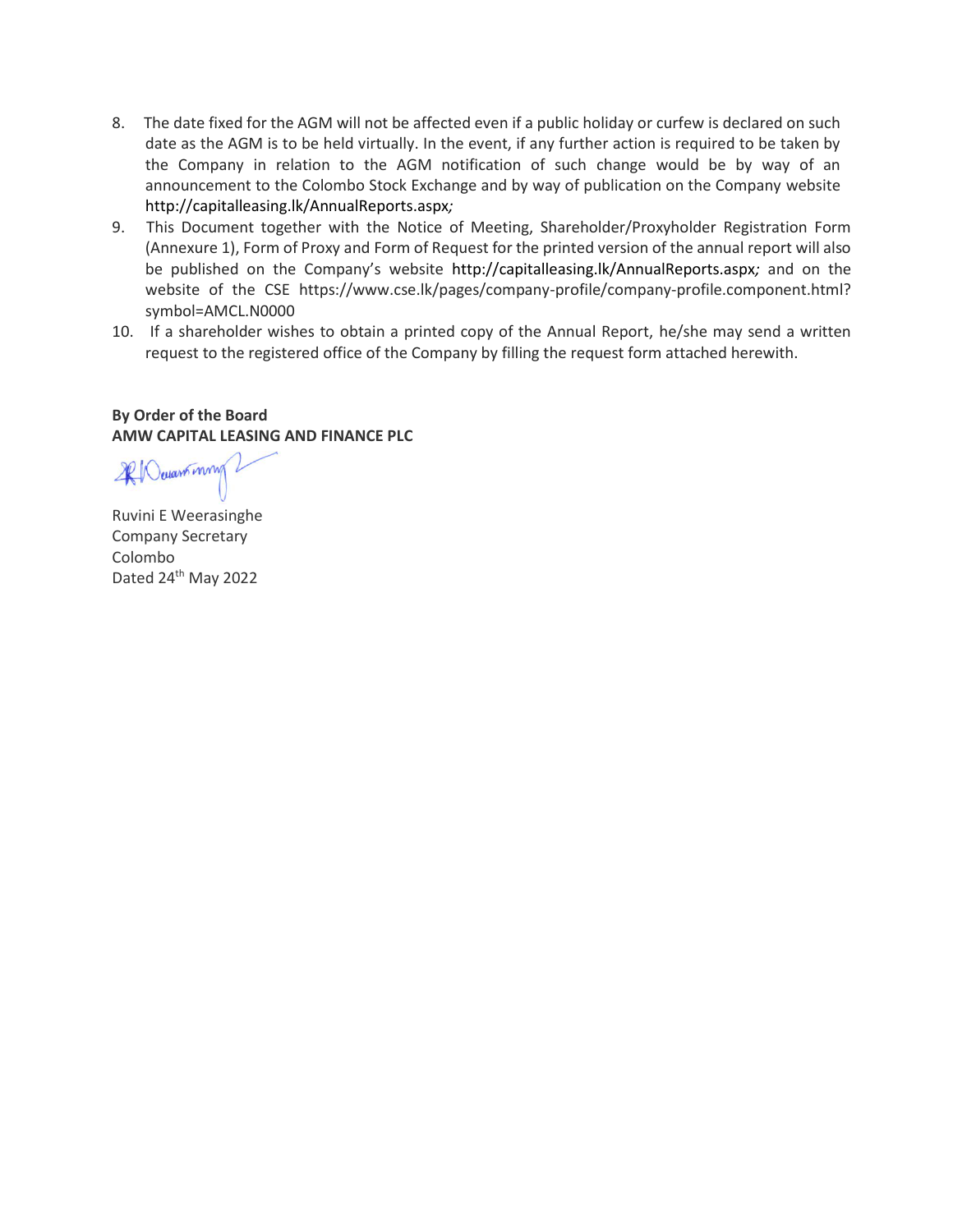# **REGISTRATION FORM**

Annexure 1

### **AMW CAPITAL LEASING AND FINANCE PLC**

16th Annual General Meeting - on 24<sup>th</sup> June 2022

| To: AMW Capital Leasing and Finance PLC<br>No. 185, Union Place<br>Colombo <sub>02</sub> |  |
|------------------------------------------------------------------------------------------|--|
|                                                                                          |  |
|                                                                                          |  |
|                                                                                          |  |
|                                                                                          |  |
|                                                                                          |  |
|                                                                                          |  |
| If Proxy is Appointed                                                                    |  |
|                                                                                          |  |
|                                                                                          |  |
|                                                                                          |  |
|                                                                                          |  |
|                                                                                          |  |
|                                                                                          |  |

Shareholder's signature development of the Date of Date Date

Notes:

- 1. Please perfect the Registration Form by filling in legibly your full name, address, and email, contact number, signing in the space provided and filling in the date of signature.
- 2. If the Registration Form is signed by an Attorney, the relevant Power of Attorney should accompany the completed Registration Form, if such Power of Attorney has not already been registered with the Company.
- 3. If the Shareholder is a company or corporation, the Form should be executed under its Common Seal or by a duly authorized officer of the company or corporation in accordance with its Articles of Association or Constitution.